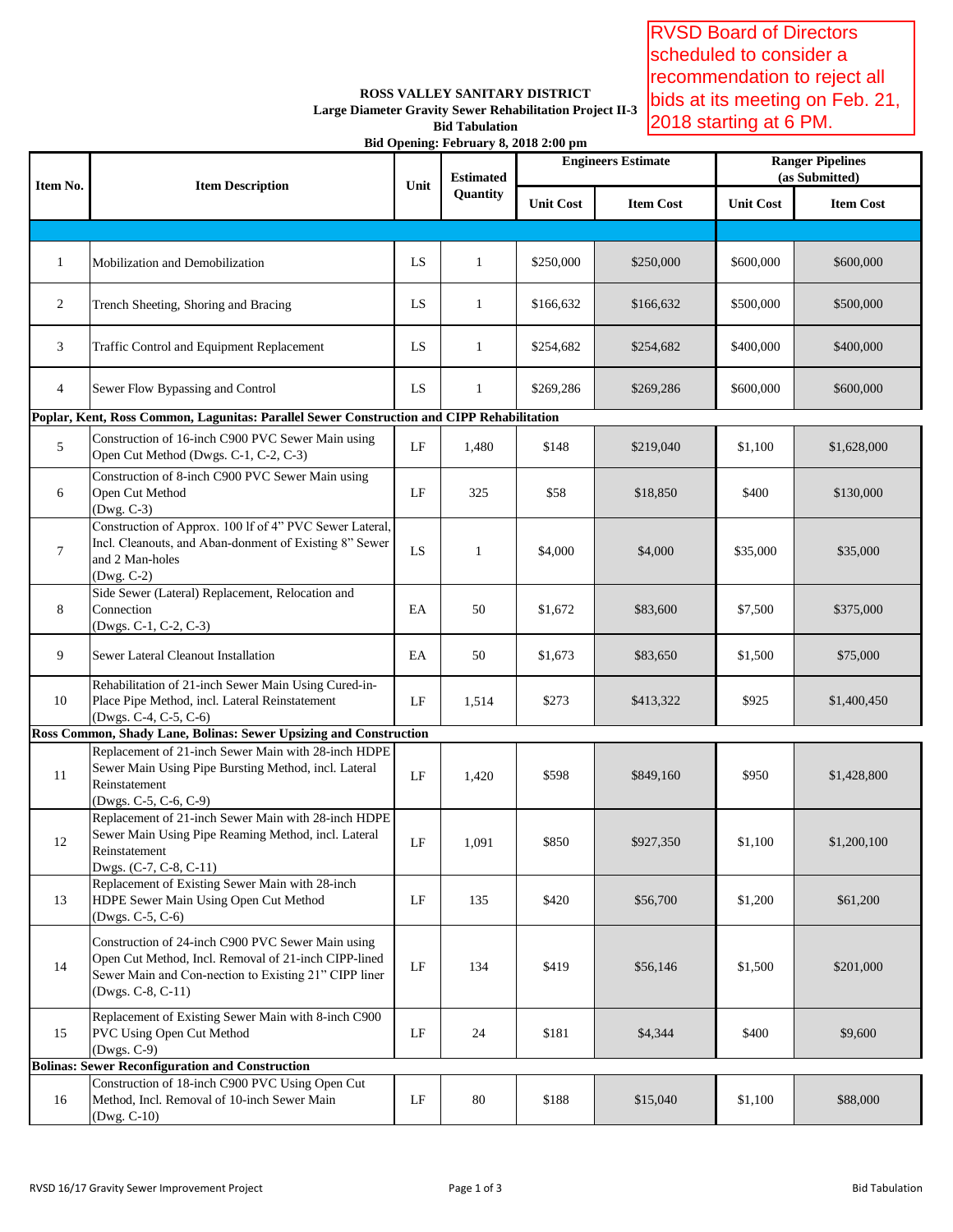| Item No.                                                                           | <b>Item Description</b>                                                                                           | Unit            | <b>Estimated</b><br><b>Ouantity</b> | <b>Engineers Estimate</b> |                  | <b>Ranger Pipelines</b><br>(as Submitted) |                  |  |
|------------------------------------------------------------------------------------|-------------------------------------------------------------------------------------------------------------------|-----------------|-------------------------------------|---------------------------|------------------|-------------------------------------------|------------------|--|
|                                                                                    |                                                                                                                   |                 |                                     | <b>Unit Cost</b>          | <b>Item Cost</b> | <b>Unit Cost</b>                          | <b>Item Cost</b> |  |
| 17                                                                                 | Construction of Approx. 240 lf of 12-inch Sewer Main<br>Using Open Cut and Sliplining Methods<br>(Dwg. C-10)      | LS              | $\mathbf{1}$                        | \$64,291                  | \$64,291         | \$75,000                                  | \$75,000         |  |
| <b>Ross Creek Siphon</b><br>Construction of Double Barrel Inverted Si-phon (6-inch |                                                                                                                   |                 |                                     |                           |                  |                                           |                  |  |
| 18                                                                                 | and 18-inch Sewer Pipe), 12-inch Air Jumper and Casing<br>Using Bore and Jack and Open Cut Methods<br>(Dwg. C-12) | LS              | $\mathbf{1}$                        | \$203,421                 | \$203,421        | \$1,600,000                               | \$1,600,000      |  |
| Manhole Construction, Rehabilitation and Abandonment                               |                                                                                                                   |                 |                                     |                           |                  |                                           |                  |  |
| 19                                                                                 | <b>Construction of New Std. Sewer Manholes</b>                                                                    | EA              | 3                                   | \$8,930                   | \$26,790         | \$8,500                                   | \$25,500         |  |
| 20                                                                                 | <b>Construction of New Trunk Sewer Manholes</b>                                                                   | EA              | 12                                  | \$12,343                  | \$148,116        | \$22,250                                  | \$267,000        |  |
| 21                                                                                 | Removal and Replacement of Trunk Sewer Manholes                                                                   | EA              | 5                                   | \$11,238                  | \$56,190         | \$25,000                                  | \$125,000        |  |
| 22                                                                                 | Abandonment In-Place of Existing Trunk Sewer<br>Manholes                                                          | EA              | 2                                   | \$1,238                   | \$2,476          | \$4,000                                   | \$8,000          |  |
| 23                                                                                 | <b>Rehabilitation of Manholes</b>                                                                                 | EA              | 5                                   | \$12,952                  | \$64,760         | \$6,000                                   | \$30,000         |  |
| 24                                                                                 | Replacement of Frames and Covers on Existing<br>Manholes                                                          | EA              | 5                                   | \$1,523                   | \$7,615          | \$2,000                                   | \$10,000         |  |
| <b>Other Work</b>                                                                  |                                                                                                                   |                 |                                     |                           |                  |                                           |                  |  |
| 25                                                                                 | Restoration of Concrete Driveway, Sidewalk, Curb,<br>Median and/or Gutter                                         | <b>CY</b>       | 20                                  | \$706                     | \$14,120         | \$600                                     | \$12,000         |  |
| 26                                                                                 | Site Restoration, Including Private Property                                                                      | LS              | 1                                   | \$15,637                  | \$15,637         | \$30,000                                  | \$30,000         |  |
| 27                                                                                 | Pavement Restoration (Slurry Seal)                                                                                | SY              | 1,390                               | \$135                     | \$187,650        | \$15                                      | \$20,850         |  |
| 28                                                                                 | Pavement Restoration (2" Mill-and-Fill Curb-to-Curb)                                                              | SY              | 9,205                               | \$45                      | \$414,225        | \$44                                      | \$405,020        |  |
| 29                                                                                 | Hauling and Disposal of Hazardous Material (Debris<br>Removed from Sewer)                                         | TN              | 5                                   | \$668                     | \$3,340          | \$500                                     | \$2,500          |  |
| 30                                                                                 | Removal and Disposal of Hazardous Material, (Asbestos<br>Cement Pipe) (see items 15-16)                           | LS              | $\mathbf{1}$                        | \$8,481                   | \$8,481          | \$10,000                                  | \$10,000         |  |
| 31                                                                                 | Utility Locating Using Vacuum Potholing                                                                           | EA              | 12                                  | \$1,012                   | \$12,144         | \$1,000                                   | \$12,000         |  |
| 32                                                                                 | <b>Restoration of Decorative Concrete Sidewalk</b><br>(Dwg. C-9)                                                  | $\rm{SF}$       | 1,750                               | \$16                      | \$28,000         | \$26                                      | \$45,500         |  |
| 33                                                                                 | Curb Ramps                                                                                                        | EA              | 4                                   | \$6,160                   | \$24,640         | \$4,500                                   | \$18,000         |  |
| $34\,$                                                                             | Pavement Base Repair                                                                                              | $\overline{SY}$ | 100                                 | \$132                     | \$13,200         | \$200                                     | \$20,000         |  |
| 35                                                                                 | Bid Allowance for District's Use (Per Lump Sum)                                                                   | LS              | $\mathbf{1}$                        | \$200,000                 | \$300,000        | \$300,000                                 | \$300,000        |  |
|                                                                                    |                                                                                                                   |                 |                                     |                           |                  |                                           |                  |  |
| <b>Base Bid Total:</b>                                                             |                                                                                                                   |                 |                                     |                           | \$5,266,898      |                                           | \$11,748,520     |  |